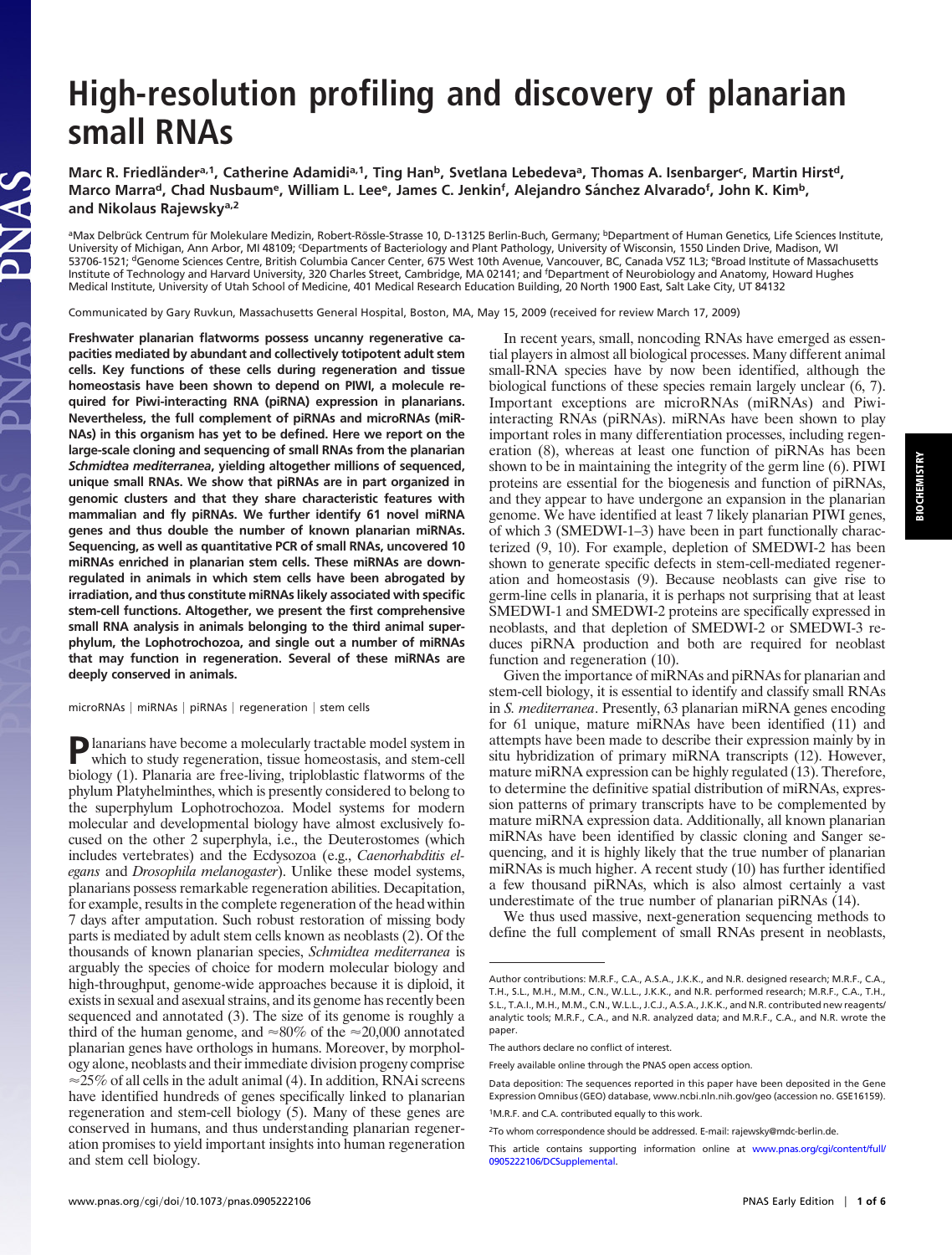| Table 1. The 6 deep-sequencing datasets derived from untreated |  |
|----------------------------------------------------------------|--|
| and irradiated planarians and isolated neoblasts               |  |

|                          | Number of |            |                                          |                                   |           |  |
|--------------------------|-----------|------------|------------------------------------------|-----------------------------------|-----------|--|
| Datasets                 | platform  | type       | Sequencing Sample unique mapped<br>reads | Number of<br>mapped reads of loci | Number    |  |
|                          | 454       | Neoblast   | 25,256                                   | 63,278                            | 95,951    |  |
| $\overline{\phantom{0}}$ | 454       | Untreated  | 27,461                                   | 93,412                            | 104,769   |  |
| 3                        | 454       | Irradiated | 21,163                                   | 61,391                            | 85,051    |  |
| 4                        | Solexa    | Neoblast   | 86,063                                   | 91,371                            | 417,646   |  |
| 5                        | Solexa    | Untreated  | 984.459                                  | 1,784,859                         | 4.064.381 |  |
| 6                        | Solexa    | Irradiated | 767,496                                  | 2,050,669                         | 3,018,709 |  |
| All                      | All       | All        | 1,507,162                                | 4,144,980                         | 6,700,894 |  |

animals depleted of neoblasts, and whole animals. Altogether, we cloned, sequenced, mapped, and annotated millions of small RNAs. Extensive computational, qPCR, and Northern analyses allowed us to double the number of known planarian miRNAs, quantify their expression, and identify a number of mature miRNAs likely to be involved in stem-cell biology. Furthermore, we were able to study the expression, genomic organization, and biogenesis features of planarian piRNAs at a resolution orders of magnitude higher than any previous studies. Our dataset allowed us to compare planarian piRNA characteristics with known piRNA features in mammals and ecdysozoans. Altogether, our work brings the characterization and annotation of small RNAs in planarians to a depth that is at par with other model systems such as *C. elegans*.

#### **Results**

**Comprehensive and Quantitative Deep Sequencing of Planarian Small RNAs.** To profile expression differences of small RNAs, we wished to compare neoblasts, intact animals, and animals devoid of neoblasts with each other. Therefore, RNA was obtained from the clonal asexual strain CIW4 of *S. mediterranea* from FACS-purified neoblasts, intact animals, and irradiated animals in which neoblasts were eliminated by radiation (1). Each of the 3 samples was sequenced with 2 different methods. Solexa (Illumina) technology was used to profile all species of small RNAs (size selection: 18–40 nt). Furthermore, we used the 454 Life Sciences (Roche) technology to specifically profile Dicer products (such as miRNAs) by using a more narrow size selection of 18–25 nt. By using a stringent mapping procedure (see *[SI Text](http://www.pnas.org/cgi/data/0905222106/DCSupplemental/Supplemental_PDF#nameddest=STXT)*), we matched a total of  $\approx 4.2$ million sequencing reads to  $\approx 6.7$  million loci in the planarian genome. Table 1 gives an overview of the 6 deep-sequencing datasets. We next assessed the samples' quality by 3 criteria: coverage, reproducibility, and accuracy of expression quantitation.

**Coverage.** To estimate the coverage of planarian small RNAs by the sequenced RNAs, we computed the overlap of our mapped reads with known planarian miRNAs and piRNAs. Previously identified miRNAs were detected by conventional cloning and sequencing small RNAs from *S. mediterranea* whole-body samples with a median miRNA count of 4 (11). We found all of these miRNAs in our pooled datasets, with a median of  $> 9,000$  counts [\(Table S1\)](http://www.pnas.org/cgi/data/0905222106/DCSupplemental/Supplemental_PDF#nameddest=ST1). Furthermore, our data contain the lowly expressed ''star'' miRNAs for 62 of the 63 miRNA genes. Another recent study reported  $\approx$ 4,800 planarian piRNAs deep-sequenced from whole-body samples of planarians (10). We found 38% of these piRNAs in our data. Considering that animal piRNA populations are estimated to consist of hundreds of thousands of unique sequences (14), it is not surprising that our sequencing of piRNAs is not fully saturated.

**Reproducibility.** We compared 2 Solexa datasets obtained by sequencing biological replicate planarian samples. For each planarian miRNA in miRBase, we plotted the number of times the miRNA was sequenced in one sample vs. the other sample (Fig. 1*A*). The



**Fig. 1.** Reproducible and quantitative sequencing of small RNAs. (*A*) Reproducibility of Solexa quantitation of miRNA expression. Each data point represents 1 miRNA. Samples are independent biological replicates of irradiated planarians. (*B*) Solexa vs. qPCR quantitation of miRNA fold-changes. Each data point represents 1 miRNA. Independent biological replicates were used for the Solexa and the qPCR quantitation.

correlation was almost perfect (Pearson's correlation  $= 0.996$ ), indicating high reproducibility.

**Accuracy of Expression Quantitation.** We investigated whether our deep-sequencing data can accurately quantify differential miRNA expression. We measured expression fold-changes between intact and irradiated samples for 35 planarian miRNAs by using our Solexa data and quantitative PCR in samples from independent biological replicates (Taqman assay; *Methods*). We found a strong correlation between the deep-sequencing data and the qPCR measurements (Fig. 1*B*, Pearson's correlation  $= 0.93$ ). We conclude that our data are comprehensive, reproducible, and can be used to quantify miRNA expression across samples.

**Planarian Small RNAs Are Predominantly miRNAs and piRNAs.** We next identified the types of small RNAs present in planarians and quantified their expression in neoblast vs. whole-body extracts. We hypothesized that the comparison of neoblasts with an untreated whole-body sample should identify small RNA species up-regulated in the planarian adult stem cells. If such species are in fact specific to neoblasts, we would further expect them to have reduced expression in the irradiated whole-body sample compared with the samples from the intact, unirradiated animals. Moreover, these comparisons would allow us to detect artifacts, i.e., highly expressed small RNAs, that may have arisen as a result of cell dissociation and/or cell sorting.

Small RNAs in the untreated sample showed a bimodal length distribution with 2 distinct peaks at nucleotides 22 and 32 (Fig. 2*A*). We first selected reads that mapped to known planarian miRNAs from miRBase as well as our novel miRNAs (see below). The length distribution of these reads had a single peak at nucleotide 22, typical for miRNAs (Fig. 2*B*). In fact, these 122 miRNAs (known and novel) account for the entire 22-nt peak in Fig. 2*A*, suggesting that few miRNAs remain to be discovered in *S. mediterranea*. When subtracting all reads mapping to annotated miRNAs, rRNAs and tRNAs, and coding exons, the length distribution forms a distinct peak at nucleotide 32 (Fig. 2*C*). We tentatively refer to these sequences as piRNAs, and will present further evidence for this classification in the next section on piRNAs. Reads mapping to annotated coding exons display a clear peak approximately at nucleotide 32 (Fig. 2*D*). However, this is likely an artifact caused by ambiguous read-mappings and the genome annotation (for discussion see *[SI Text](http://www.pnas.org/cgi/data/0905222106/DCSupplemental/Supplemental_PDF#nameddest=STXT)* and [Table S2\)](http://www.pnas.org/cgi/data/0905222106/DCSupplemental/Supplemental_PDF#nameddest=ST2).

We next estimated the relative abundance of different classes of small RNAs across the 3 sample types (Fig. 2 *E*–*G*, pie charts). The intergenic piRNA fraction is predominant in sorted neoblasts  $(82\%)$ , intermediate in the untreated sample  $(61\%)$ , and low in the irradiated sample (25%). The increased fractions of rRNA and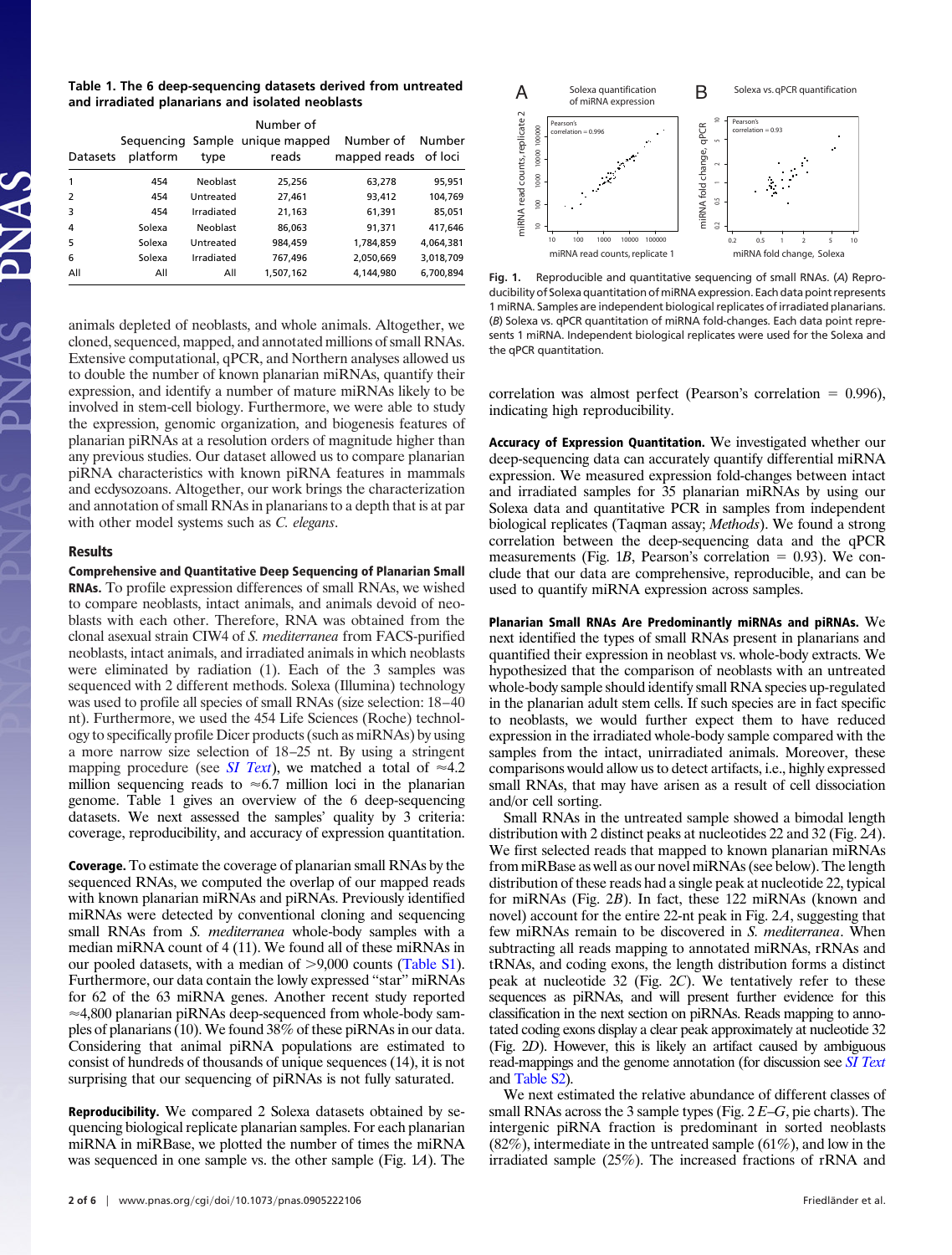

**Fig. 2.** Small RNA contents in planarian neoblasts and whole-body samples. (*A*–*D*) Length profiles of Solexa reads from sequencing of the untreated whole-body sample. Only reads successfully mapped to the genome are considered. (A) All reads, (B) miRNA reads, (C) piRNA reads, and (D) reads mapping to coding exons are shown. Note that *D* is on a different scale. piRNA reads >25 nt (dark green) have features characteristic for piRNAs (see sections on piRNAs). These features were still present but weaker (70–80%, see *[SI Text](http://www.pnas.org/cgi/data/0905222106/DCSupplemental/Supplemental_PDF#nameddest=STXT)*) for the remaining piRNA reads (light green, length 17–25 nt). (*E*–*G*, pie charts) Contents of RNA species in the three Solexa datasets: (*E*) neoblasts, (*F*) untreated planarians, and (*G*) irradiated planarians. Dark green, piRNAs; light green, short piRNAs; dark blue, miRNAs; light blue, rRNA; yellow, tRNA; orange, mRNA. (*E*–*G*, bar graphs) miRNA (blue), piRNA (dark green), and short piRNA (light green) expression. The 454 data, produced by sequencing RNAs that were 18–25-ntlong,wereusedtoestimatemiRNAexpression,whereastheSolexadatawereusedforpiRNAexpression.TotalmiRNAandpiRNAreadcountswerenormalized to miR-71c. miRNA expression of the untreated sample was set to 1, and the other expression bars were scaled accordingly (numbers in parentheses above each bar). Note that piRNA expression in the neoblast sample is out of scale.

short piRNAs in the irradiated sample could be a result of degradation. In contrast, the miRNA fraction is low in the neoblast sample (4%), intermediate in the untreated sample (30%), and larger in the irradiated sample (46%).

Comparing the abundance of each class of small RNAs across different samples requires normalizing contents to a stably expressed endogenous control. We used miR-71c for library normalization because we observed that this miRNA is robustly and constantly expressed across our 3 samples based on a quantitative Taqman assay (*[SI Text](http://www.pnas.org/cgi/data/0905222106/DCSupplemental/Supplemental_PDF#nameddest=STXT)* and Fig. 3). By normalizing the total read counts of miRNAs and piRNAs to the read count of miR-71c, we were able to estimate the relative expression of small RNAs across samples (Fig. 2 *E*–*G*, bar graphs). Intergenic piRNAs have very high expression in neoblasts  $($ >10-fold higher than in untreated whole-body planarians) and low expression in irradiated planarians (4-fold lower than in untreated planarians), consistent with the idea that piRNAs may be up-regulated in neoblasts and their division progeny, i.e., where PIWI proteins are specifically expressed (10). In contrast, total miRNA contents appeared roughly constant over the 3 samples, although the abundances of individual miRNAs varied. We independently repeated this analysis with 2 other miRNAs (miR-36 and miR-36c) that appeared roughly constant and obtained comparable results (see [Table S3\)](http://www.pnas.org/cgi/data/0905222106/DCSupplemental/Supplemental_PDF#nameddest=ST3).

## **Planarian piRNAs Share Key Features with Mammalian and Fly piRNAs.**

To characterize planarian piRNAs, we analyzed deep-sequencing reads that did not map to annotated miRNAs, rRNAs, tRNAs, or coding sequences (Fig. 2*C*). These reads display 2 of the defining features of mammalian and fly piRNAs (reviewed in ref. 14): a length distribution peaking approximately at nucleotide 30 and a diverse population  $\sqrt{\infty 1.2}$  million unique sequences in our Solexa data). Northern blots validated size and expression of 3 planarian piRNAs (Fig. 4*A*).

**Planarian piRNAs Display a Clear Tendency to Overlap by 10 Nucleotides.** The current model of biogenesis proposes that piRNAs are generated through iterative PIWI-mediated cleavage of transcripts with complementary sequence [the "ping-pong" amplification mechanism (15, 16)]. According to this model, piRNAs that map to opposite genomic strands tend to overlap by 10 nt. We investigated whether this signature is conserved in planarians. However, this is difficult because many piRNAs map to numerous genomic loci. For instance, if 2 reads map to the same 100 loci, their overlap would



**Fig. 3.** miRNA expression fold-changes measured by qPCR. Total RNA from untreated and irradiated animals was used to quantify expression fold-changes of 35 miRNAs by qPCR. Data are relative to expression detected for the ubiquitously expressed control *ura4* (see *Methods*). Each miRNA is grouped with its family members. Horizontal bars indicate miRNA gene clusters.

**BIOCHEMISTRY**

**BIOCHEMISTRY**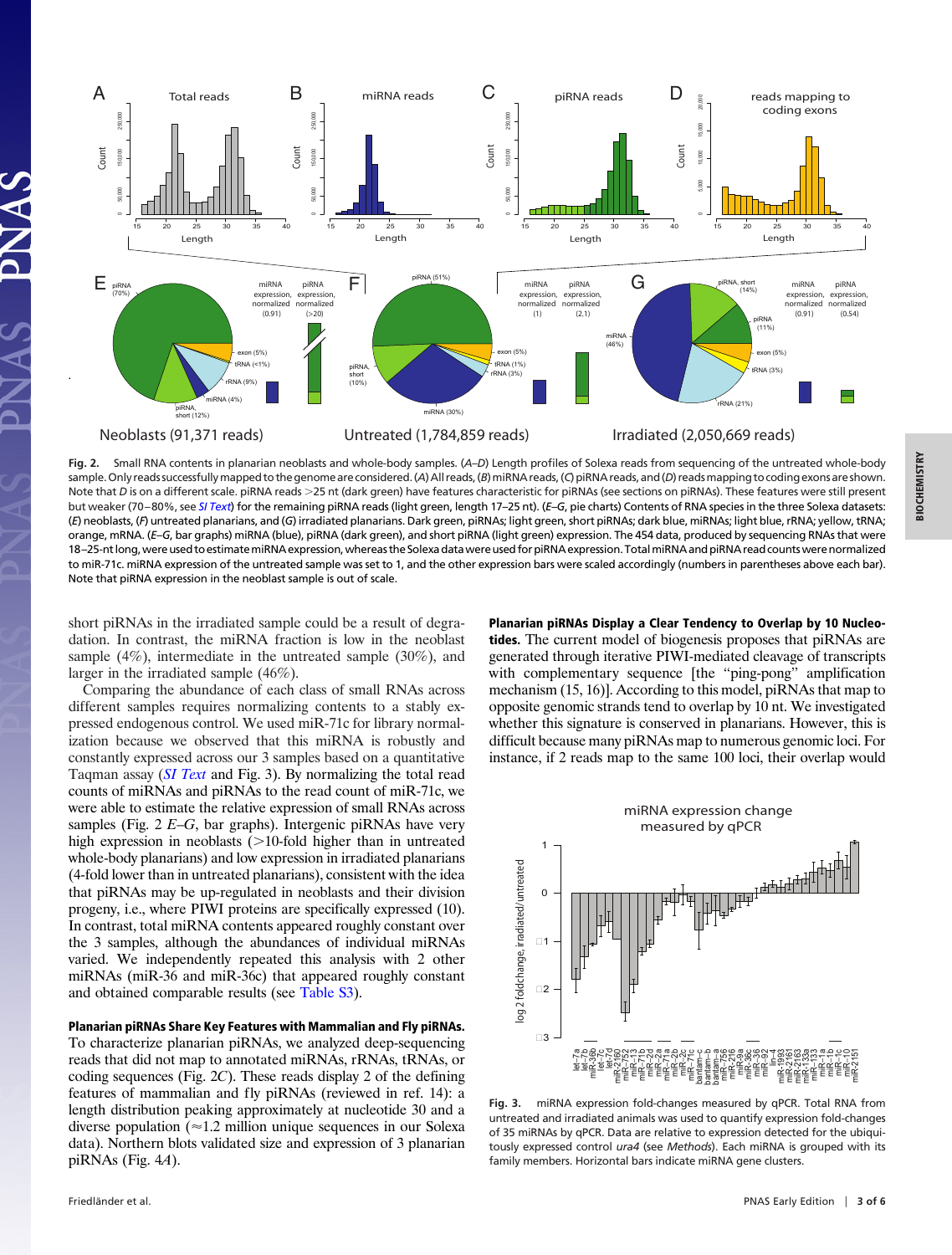

Fig. 4. Features of planarian piRNAs. (A) Northern blot analysis of 4 annotated piRNAs. Bands ≈32-nt long are visible for 3 of these piRNAs. (B) Summed overlap intensities for Solexa reads in the untreated sample. The horizontal axis is the length of overlap in nucleotides between the 5' ends of reads mapping to the same genomic locus on opposite strands. The vertical axis shows the intensity of the overlap, summed over the entire dataset. (*C* and *D*) Sequence biases of piRNAs. The horizontal axis shows nucleotide positions from the 5' end, the vertical axis represents nucleotide fractions. (*E*) piRNAs mapping antisense (*Top*) and sense (*Bottom*) to transposons. (*F*) piRNAs from highly (*Top*) and lowly (*Bottom*) expressed cluster strands.

be counted 100 times. Thus, to avoid potentially inflated counts, we assigned ''intensities'' to mappings that were inverse to the number of mappings for the read. For example, a read mapping to 10 loci would be assigned an intensity of 0.1. Summing overlap intensities over each of our datasets, yielded major peaks with an overlap of exactly 10 nt in the neoblast and the untreated sample (Fig. 4*B*), whereas the peak for the irradiated sample was greatly reduced [\(Fig. S1\)](http://www.pnas.org/cgi/data/0905222106/DCSupplemental/Supplemental_PDF#nameddest=SF1).

**Planarian Primary piRNAs Map Antisense to Transposons.** An important function of mammalian and fly piRNAs is to silence transposons. In mouse testes, PIWI proteins cleave transposon mRNA to generate primary piRNAs, with a uracil in the  $5'$  end  $(17)$ . Primary piRNAs base pair with long transcripts that contain complementary sequence to cleave out secondary piRNAs, which thus typically have an adenosine at position 10. In fly testes, this is reversed. Primary piRNAs are cleaved from transcripts antisense to transposons, and the secondary piRNAs are cleaved from the transposon mRNA (15, 16).

We found that 32% of the planarian piRNAs map to annotated transposons (*[SI Text](http://www.pnas.org/cgi/data/0905222106/DCSupplemental/Supplemental_PDF#nameddest=STXT)*). piRNAs mapping antisense to transposons have a clear tendency for a beginning uracil and no other sequence biases (Fig. 4*C*), indicating that these are primary piRNAs. piRNAs mapping in the sense orientation to transposons have a bias toward a beginning uracil and an adenosine at position 10.

**Planarian piRNAs Locate to Transposons as much as Mouse Prepachytene piRNAs.** Mammalian and fly piRNAs differ on the fraction of the population that is transcribed from transposons. Mouse pachytene piRNAs have no reported role in transposon silencing, and map to mouse transposons less than would be expected from the transposon genome coverage. In contrast, mouse prepachytene piRNAs and fly piRNAs have reported roles in transposon silencing (reviewed in ref. 18). These map to transposons as much (mouse prepachytene) or more (fly) than would be expected from the transposon genomic coverage.

Planarian transposons cover 31% of the genome and 32% of the piRNAs. These numbers resemble mouse prepachytene piRNAs. However, planarian piRNAs do display biases toward particular classes of transposons. For instance, Mariner elements, active in planarians (19), have 1.8 times more piRNAs mapping than would be expected by chance, whereas PiggyBac have half the number of mapping piRNAs as would be expected [\(Table S4\)](http://www.pnas.org/cgi/data/0905222106/DCSupplemental/Supplemental_PDF#nameddest=ST4). These findings are significant ( $P \approx 0$ ; see *[SI Text](http://www.pnas.org/cgi/data/0905222106/DCSupplemental/Supplemental_PDF#nameddest=STXT)*). piRNA transposon association changes little across the 3 samples.

**Planarian piRNA Clusters Display Strand Expression Bias but Seem Not to Resemble Master Loci.** We observed that planarian piRNAs, similar to those of mammals and flies, tend to map to discrete

regions. To annotate these piRNA clusters, we located 10-kb regions of the genome to which 100 or more long piRNAs can be unambiguously traced and where instances of 10-nt overlaps between such piRNAs occur. This yielded 119 piRNA cluster candidates to which 6% of all planarian piRNAs in the untreated sample can be traced [\(Table S5\)](http://www.pnas.org/cgi/data/0905222106/DCSupplemental/Supplemental_PDF#nameddest=ST5). These clusters are thus highly (and significantly; see *[SI Text](http://www.pnas.org/cgi/data/0905222106/DCSupplemental/Supplemental_PDF#nameddest=STXT)*) enriched in piRNAs, given that they only constitute about one thousandth of the planarian genome.

The majority (92%) of planarian piRNA clusters displayed a strong strand bias, with piRNA mapping intensities 10 times or higher on one strand (see [Fig. S2\)](http://www.pnas.org/cgi/data/0905222106/DCSupplemental/Supplemental_PDF#nameddest=SF2). piRNAs originating from highly expressed cluster strands, like primary piRNAs in mouse and fly, have a strong bias for a 5' uracil, whereas the ones from the lowly expressed cluster strands, like secondary piRNAs, have a strong tendency for an adenosine at position 10 (see Fig. 4*D*). Similar strand expression biases are observed in the fly ''master loci'', which are piRNA clusters densely packed with nonfunctional transposons. However, we did not identify any master loci in the planarian genome, as none of the piRNA clusters contained large numbers of transposons.

**Discovery and Validation of Novel Planarian miRNAs.** To discover novel miRNAs, we used miRDeep, an algorithm to detect and score Dicer hairpin products such as miRNAs in deep-sequencing data (20). Varying score cut-offs allow trade-offs between sensitivity and specificity. Sensitivity is computed as the fraction of known miR-NAs recovered, whereas false positives are estimated by stringent statistical controls (20).

We separately searched the 454 and Solexa data (*[SI Text](http://www.pnas.org/cgi/data/0905222106/DCSupplemental/Supplemental_PDF#nameddest=STXT)*). With the default cut-off we recovered miRNAs with high sensitivity and specificity (Fig. 5 *A* and *B*). miRDeep identified 70 novel potential miRNAs, which were further curated (see *[SI Text](http://www.pnas.org/cgi/data/0905222106/DCSupplemental/Supplemental_PDF#nameddest=STXT)*). We thus report a subset of 61 high-confidence miRNAs [\(Table S6\)](http://www.pnas.org/cgi/data/0905222106/DCSupplemental/Supplemental_PDF#nameddest=ST6).

We subjected 20 miRNA candidates to Northern blot analysis and successfully validated 13 of them (see Fig. 5*C*). Candidates not observed by Northern blotting may be below detection threshold. In support of this, a more sensitive Taqman assay was used to validate 11 of 11 novel candidates tested (Fig. 3), 4 of which had also been validated by Northern blot analysis (Fig. 5*C*). In total, 20 novel candidates were validated.

The phylogenetic analysis of planarian miRNAs may be particularly informative as planarians are an outgroup relative to animal model systems used by the majority of researchers. miRNAs can be grouped into families based on sequence similarity at their 5' end (7). Our novel miRNAs increase the number of planarian miRNA families from 37 to 79 [\(Fig. S3\)](http://www.pnas.org/cgi/data/INSERT DOI DATA HERE/DCSupplemental/Supplemental_PDF#nameddest=SF3). The planarian miRNAs share 22 families with mammals and 33 with flies and with nematodes. Thus, we find planaria to resemble Ecdysozoa (flies, nematodes) more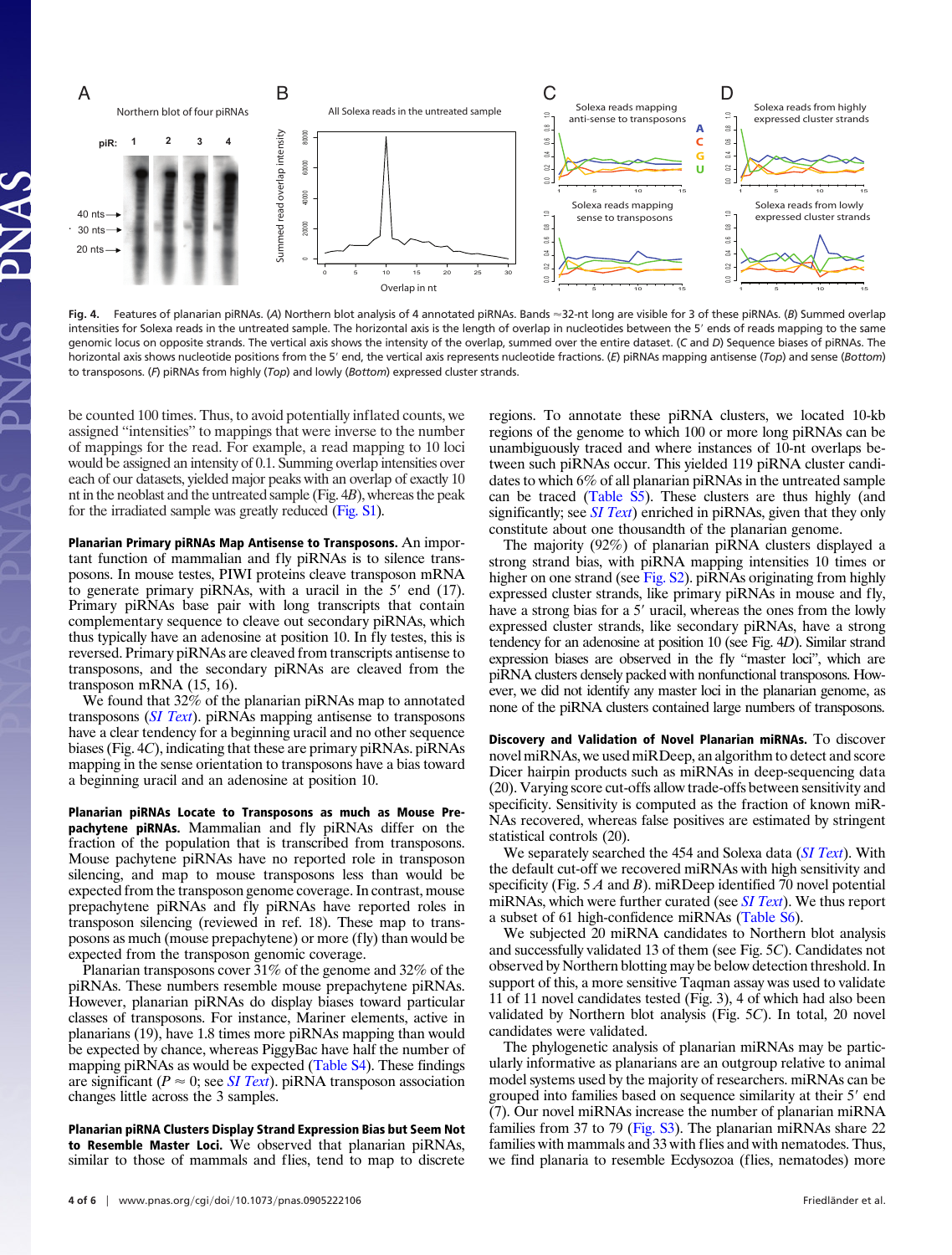

**Fig. 5.** Novel planarian miRNAs. (*A*) miRNAs reported from 454 data by miRDeep. miRDeep scores are shown as a color-encoded histogram (score cut-off: 1). Known miRNAs, dark blue; novel miRNAs, light blue. Known miRNAs below the cut-off are plotted in red (false negatives). The number of false positives was estimated by miRDeep(20).(*B*)miRNAsreportedfromSolexadatabymiRDeep;legendsameas*A*.(*C*)ValidationofnovelmiRNAs.13miRNAswerevalidatedbyNorthernblotanalysis, 11 by qPCR (Fig. 3). In some cases, miRNA precursors are also detected.

than mammals from the miRNA phylogeny. Interestingly, the majority (45 of 79) of planarian miRNA families do not show sequence similarity to known miRNAs. The presence of the miR-1992 family (21) combined with the absence of the miR-1994 family gives evidence to the hypothesis that flatworms are the sister group to the other lophotrochozoans.

**More than a Dozen miRNAs Are Likely Linked to Neoblast Biology.** To identify miRNAs up-regulated in neoblasts, we calculated the miRNA expression fold-change between the untreated whole worm and isolated neoblast deep-sequencing datasets (*[SI Text](http://www.pnas.org/cgi/data/0905222106/DCSupplemental/Supplemental_PDF#nameddest=STXT)* and [Table S7\)](http://www.pnas.org/cgi/data/0905222106/DCSupplemental/Supplemental_PDF#nameddest=ST7). 13 miRNAs were up-regulated by >2-fold in the neoblast sample. As an independent control, we used qPCR to profile the expression of these miRNAs in filtered cells enriched in neoblasts vs. untreated planarians. These were all up-regulated by  $>30\%$  in the isolated neoblasts, whereas a number of other profiled miRNAs did not change.

To rule out that miRNA up-regulation may have been caused by cell dissociation or cell sorting, we used qPCR in independently obtained samples to calculate miRNA expression fold-changes between untreated and irradiated animals. We found 10 of 13 of the miRNAs of interest to be  $>25\%$  down-regulated in the irradiated sample (see Table 2 and Fig. 3). These data suggest that a small subset of miRNAs is significantly up-regulated in neoblasts. Notably, miRNA genes comprised in clusters (miR-2d, miR-13, miR-71b, miR-752 and *let-7b*, miR-36b) as well as the miRNAs belonging to the same families (*let-7*, miR-2/miR-13) show a similar differential expression (Fig. 3).

Interestingly, most of the up-regulated miRNAs in neoblasts belong to conserved families. The *let-7* family has previously been associated with stem-cell identity. However, previous studies indicate that *let-7* is down-regulated posttranscriptionally in stem cells (22). In flies, miR-2 and miR-13 target the proapoptotic genes *grim*, *reaper*, and *sickle* (23). We find that all 4 miRNAs in genomic cluster containing the planarian miR-2 and miR-13 are up-regulated in neoblasts, suggesting that these miRNAs are important for neoblast maintenance or neoblast-related function. Additionally, miRNAs that are typically expressed in specific somatic tissues such as miR-124 (brain tissues) and miR-1 and miR-133 (muscle tissues) were down-regulated in neoblasts.

## **Discussion**

By using massive quantitative deep sequencing, we have annotated small RNA species in *S. mediterranea*. We have doubled the number of planarian miRNAs, and have validated a large fraction of our novel miRNAs. We find that the small RNAlength peak at nucleotide 22 disappears completely when miRNAs are removed (Fig. 2), suggesting that a diminishing number of miRNAs or other Dicer products remain to be discovered in *S. mediterranea*. We were also unable to detect evidence for phased processing of longer transcripts by Dicer. Moreover, we annotated more than one-million unique piRNA sequences that locate to genomic clusters. piRNAs have previously been well-described in Deuterostomes and ecdysozoans (15, 16, 24–26). We report  $\approx$  1.2 million unique planarian

#### **Table 2. Ten miRNAs up-regulated in neoblasts**

| miRNAs                                 | Fold change<br>neo/untr<br>(454) | Fold change<br>untr/irr<br>(qPCR) | Fold change<br>untr/irr<br>(Solexa) |
|----------------------------------------|----------------------------------|-----------------------------------|-------------------------------------|
| let-7a                                 | 2.4                              | 3.3                               | 5.1                                 |
| let-7b, miR-36b                        | 2.1, 3.8                         | 2.5, 2.0                          | 2.1, 0.9                            |
| $miR-2a$                               | 3.7                              | 1.4                               | 1.0                                 |
| miR-2d, miR-13.<br>miR-71b,<br>miR-752 | 3.4, 4.9, 3.0, 7.0               | 2.0.3.3.2.5.6.5                   | 1.9, 5.5, 2.3, 6.2                  |
| miR-756                                | 2.0                              | 1.4                               | 1.6                                 |
| miR-2160                               | 5.0                              | 2.0                               | 1.9                                 |

miRNAs listed in the same field locate to the same genomic cluster. Neo, neoblast sample; untr, untreated sample; irr, irradiated sample.